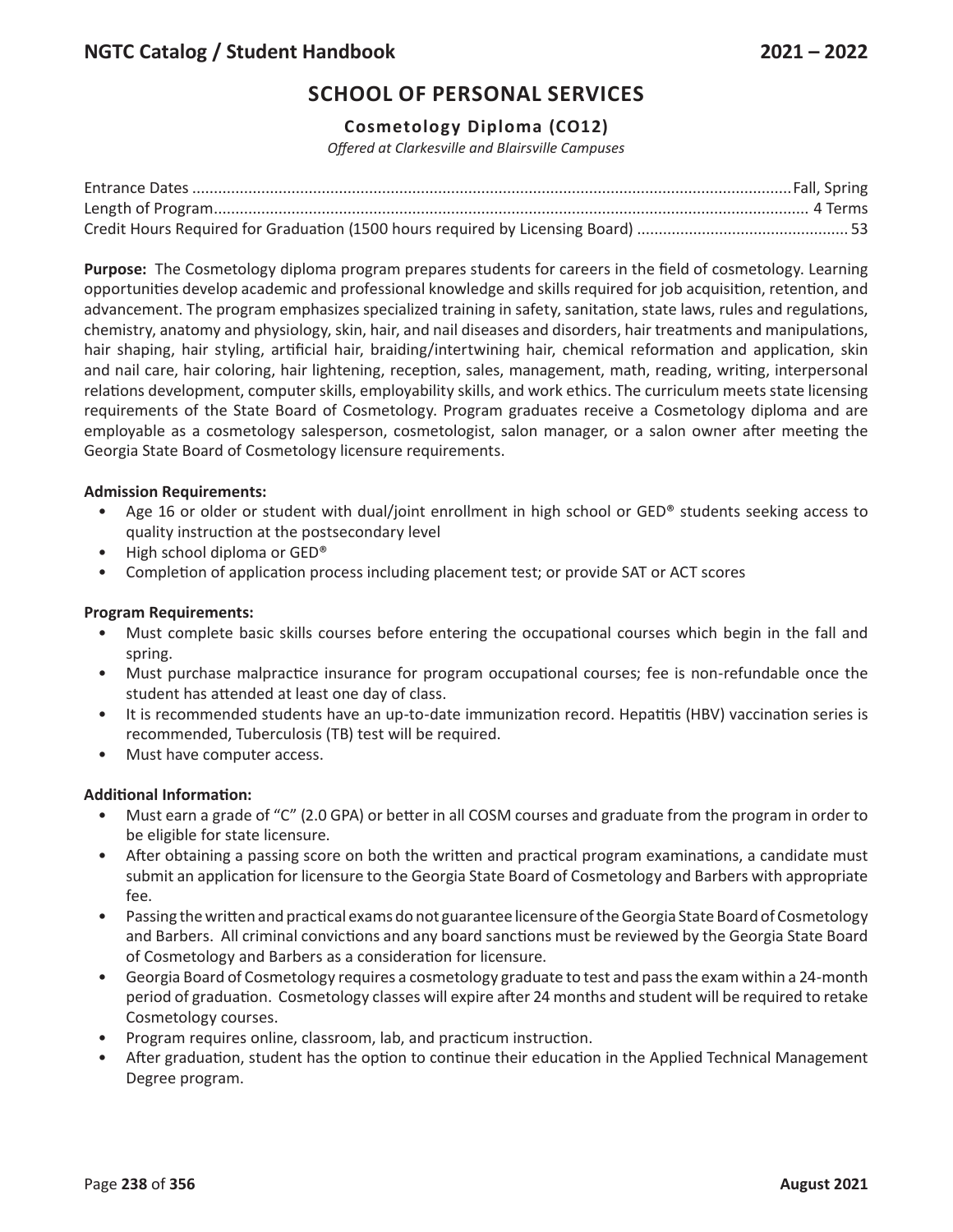| <b>Program Courses</b>      |              |                                                                       | <b>Credits</b>               |  |
|-----------------------------|--------------|-----------------------------------------------------------------------|------------------------------|--|
| <b>Basic Skills Courses</b> |              |                                                                       | <b>Total 9 credit hours</b>  |  |
| COLL<br><b>ENGL</b>         | 1010<br>1010 | <b>College and Career Success Skills</b><br>Fundamentals of English I | 3<br>3                       |  |
| <b>MATH</b>                 | 1012         | <b>Foundations of Mathematics</b>                                     | 3                            |  |
| <b>Occupational Courses</b> |              |                                                                       | <b>Total 44 credit hours</b> |  |
| <b>COSM</b>                 | 1000         | Introduction to Cosmetology Theory                                    | 4                            |  |
| <b>COSM</b>                 | 1010         | <b>Chemical Texture Services</b>                                      | 3                            |  |
| <b>COSM</b>                 | 1020         | Hair Care and Treatment                                               | 3                            |  |
| <b>COSM</b>                 | 1030         | <b>Haircutting</b>                                                    | 3                            |  |
| <b>COSM</b>                 | 1040         | <b>Styling</b>                                                        | 3                            |  |
| <b>COSM</b>                 | 1050         | Hair Color                                                            | 3                            |  |
| <b>COSM</b>                 | 1060         | <b>Fundamentals of Skin Care</b>                                      | 3                            |  |
| <b>COSM</b>                 | 1070         | Nail Care and Advanced Techniques                                     | 3                            |  |
| <b>COSM</b>                 | 1080         | <b>Physical Hair Services Practicum</b>                               | 3                            |  |

COSM 1125 Skin and Nail Care Practicum 2 Estimated cost of books and supplies for full program is approximately \$1,600. This includes textbooks and work kits. This price does not include the cost of shoes, uniforms or manikins. Students are required to wear a solid black stylist lab jacket at all times in the classroom. Lab jacket must be worn during state board practices. Solid black or professional closed toe shoes must be worn.

COSM 1090 Hair Services Practicum I 3 COSM 1100 Hair Services Practicum II 3 COSM 1110 Hair Services Practicum III 3 COSM 1115 Hair Services Practicum IV 2 COSM 1120 Salon Management 3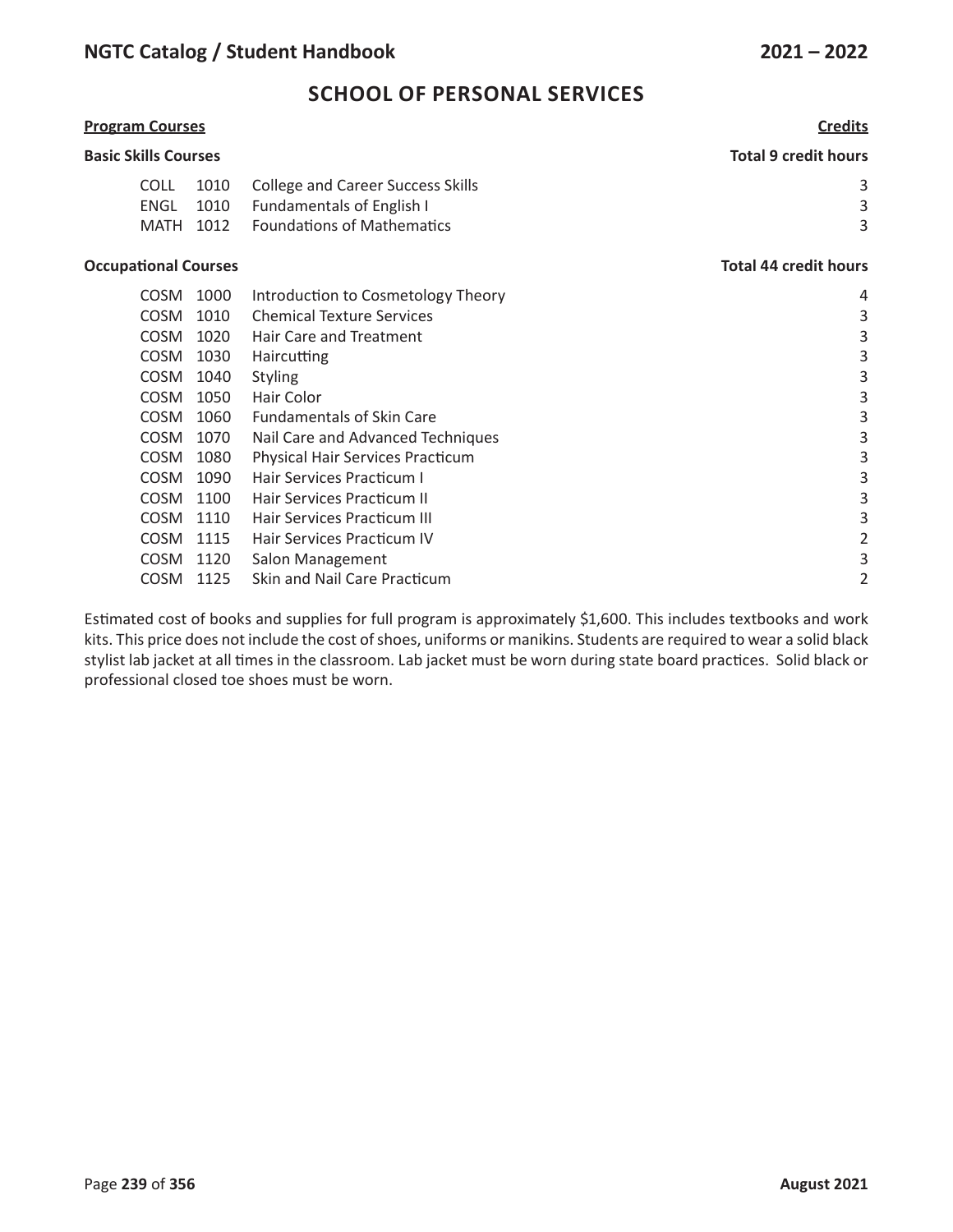## **Hair Designer Certificate (HD21)**

*Offered at Clarkesville and Blairsville Campuses*

**Purpose:** The Hair Designer certificate is a sequence of courses that prepare students for careers in the field of hair design. Learning opportunities develop academic and professional knowledge and skills required for job acquisition, retention, and advancement. The program emphasizes specialized training in safety, sanitation, state laws, manipulations, hair shaping, hair styling, artificial hair, braiding/intertwining hair, chemical reformation and application, hair coloring, hair lightening, reception, sales, management, and work ethics. The curriculum meets state licensing requirements of the State Board of Cosmetology.

#### **Admission Requirements:**

- Age 16 or older or student with dual/joint enrollment in high school or GED® students seeking access to quality instruction at the postsecondary level
- High school diploma or GED®
- Completion of application process including placement test; or provide SAT or ACT scores

### **Program Requirements:**

- Must purchase malpractice insurance for program occupational courses; fee is non-refundable once the student has attended at least one day of class.
- It is recommended student have an up-to-date immunization record. Hepatitis (HBV) vaccination series is recommended, Tuberculosis (TB) test will be required.
- Must have computer access.

### **Additional Information:**

- Must earn a grade of "C" (2.0 GPA) or better in all Cosmetology courses and graduate from program in order to be eligible for state licensure.
- After obtaining a passing score on both the written and practical program examinations, a candidate must submit an application for licensure to the Georgia State Board of Cosmetology and Barbers with appropriate fee.
- Passing the written and practical exams do not guarantee licensure of the Georgia State Board of Cosmetology and Barbers. All criminal convictions and any board sanctions must be reviewed by the Georgia State Board of Cosmetology and Barbers as a consideration for licensure.
- Program requires online, classroom, lab and practicum instruction.

### **Program Courses Credits**

#### **Occupational Courses Total 36 credit hours**

| <b>COSM</b> | 1000 | Introduction to Cosmetology Theory      | 4 |
|-------------|------|-----------------------------------------|---|
| COSM        | 1010 | <b>Chemical Texture Services</b>        | 3 |
| <b>COSM</b> | 1020 | Hair Care and Treatment                 |   |
| <b>COSM</b> | 1030 | <b>Haircutting</b>                      | 3 |
| <b>COSM</b> | 1040 | <b>Styling</b>                          | 3 |
| <b>COSM</b> | 1050 | Hair Color                              | 3 |
| <b>COSM</b> | 1080 | <b>Physical Hair Services Practicum</b> | 3 |
| <b>COSM</b> | 1090 | Hair Services Practicum I               | 3 |
| COSM.       | 1100 | Hair Services Practicum II              |   |
| COSM.       | 1110 | Hair Services Practicum III             | 3 |
| COSM.       | 1115 | Hair Services Practicum IV              |   |
| <b>COSM</b> | 1120 | Salon Management                        |   |

Estimated cost of books and supplies for full program is approximately \$1500. This includes textbooks and work kits. This price does not include the cost of shoes, uniforms or manikins. Students are required to wear a solid black stylist lab jacket at all times in the classroom. Lab jacket must be worn during state board practices. Solid black or professional closed toe shoes must be worn.